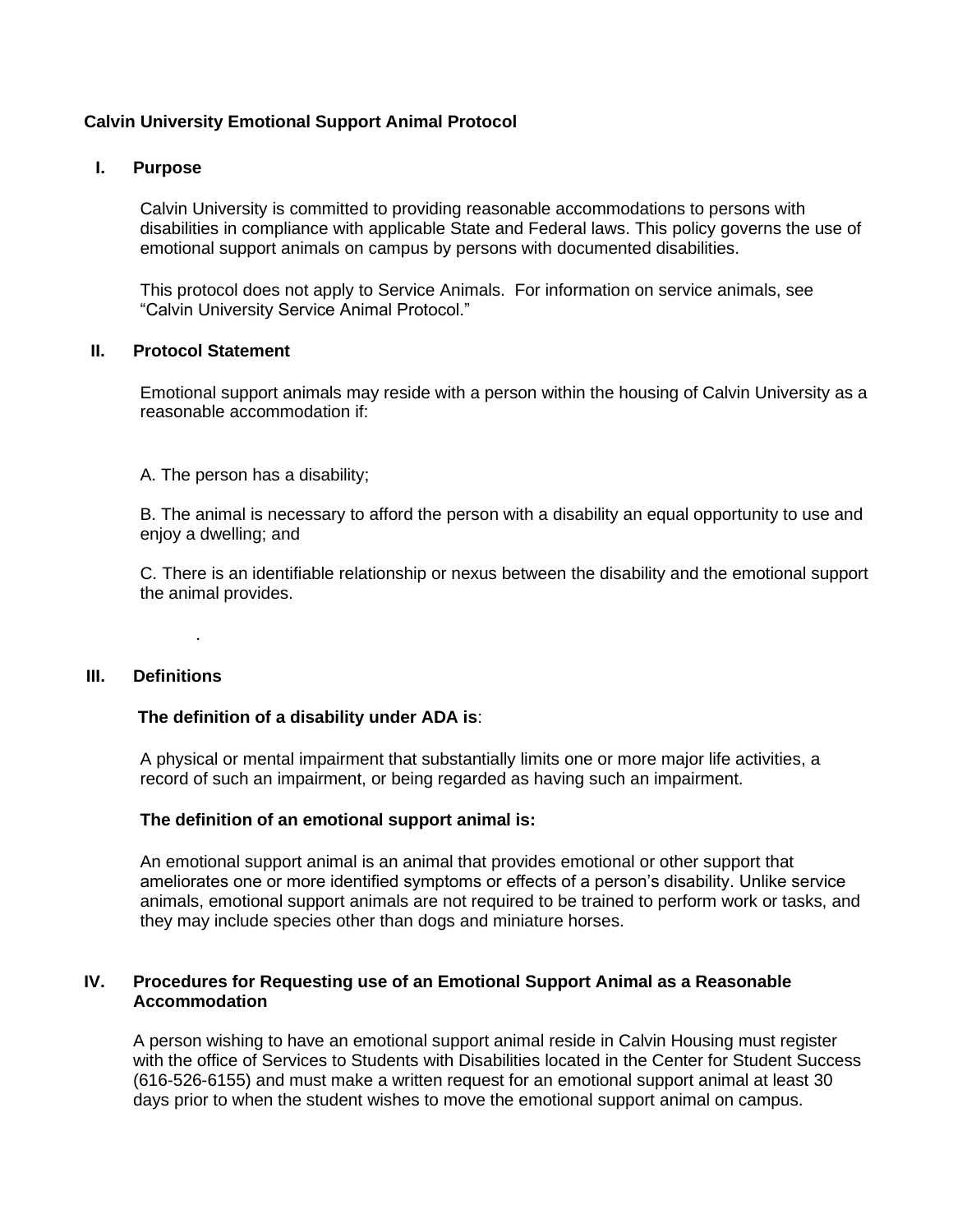In addition, the person requesting the emotional support animal must provide

- 1. a signed letter, on professional letterhead, from the individual's health care provider stating:
	- The diagnosis and nature of the disability and it's functional limitations
	- The provider's professional opinion substantiating an identifiable relationship between the disability and the support that will be performed by the animal and demonstrating that the animal provides emotional support that alleviates one or more of the symptoms or effects of the disability.

The university will review individual requests on a case-by-case basis and reserves the right to request additional clarification or documentation.

The office of Services to Students with Disabilities will validate the need for the approved accommodations and collaborate with the resident and the Dean of Housing and Residence Life to facilitate a supportive network. Following approval of an emotional support animal, the person using the emotional support animal will meet with a Disability Coordinator to review the standards of care for emotional support animals on campus and provide the animal identification and documentation.

**Note:** Persons who seek approval to have emotional support animals in on campus housing are not automatically assigned to a private room. Persons with emotional support animals will be matched with potential roommates to prevent possible incompatibilities such as allergies, fears, or other concerns.

You must notify a Disability Coordinator in the Center for Student Success if the emotional support animal is no longer needed.

## **V. Requirements for Emotional Support Animals**

The person using the emotional support animal must maintain control of the animal at all times and must comply with all applicable licensing and vaccination laws. The person is responsible for the cost, care, cleanliness, vaccination and supervision of the animal and must ensure that the animal is well cared for at all times. The animal may not be left, whether alone or in the charge of another person, in Calvin Housing overnight if the person who requested the emotional support animal is not in the housing unit. The person using the emotional support animal is financially responsible for property damage caused by his or her emotional support animal, including any necessary cleaning fees.

Emotional support animals may not be fed using food from the dining hall. Emotional support animals must be spayed/neutered.

The person using the emotional support animal is responsible for ensuring the immediate cleanup and proper disposal of animal waste. Calvin's Physical Plant and Housing staff may designate animal toileting areas.

Prior to allowing an approved emotional support animal in housing, the requesting person must sign the Calvin College Emotional support Animal Protocol Agreement (which is available for review at https://calvin.edu/offices-services/center-for-student-success/disability-services/) as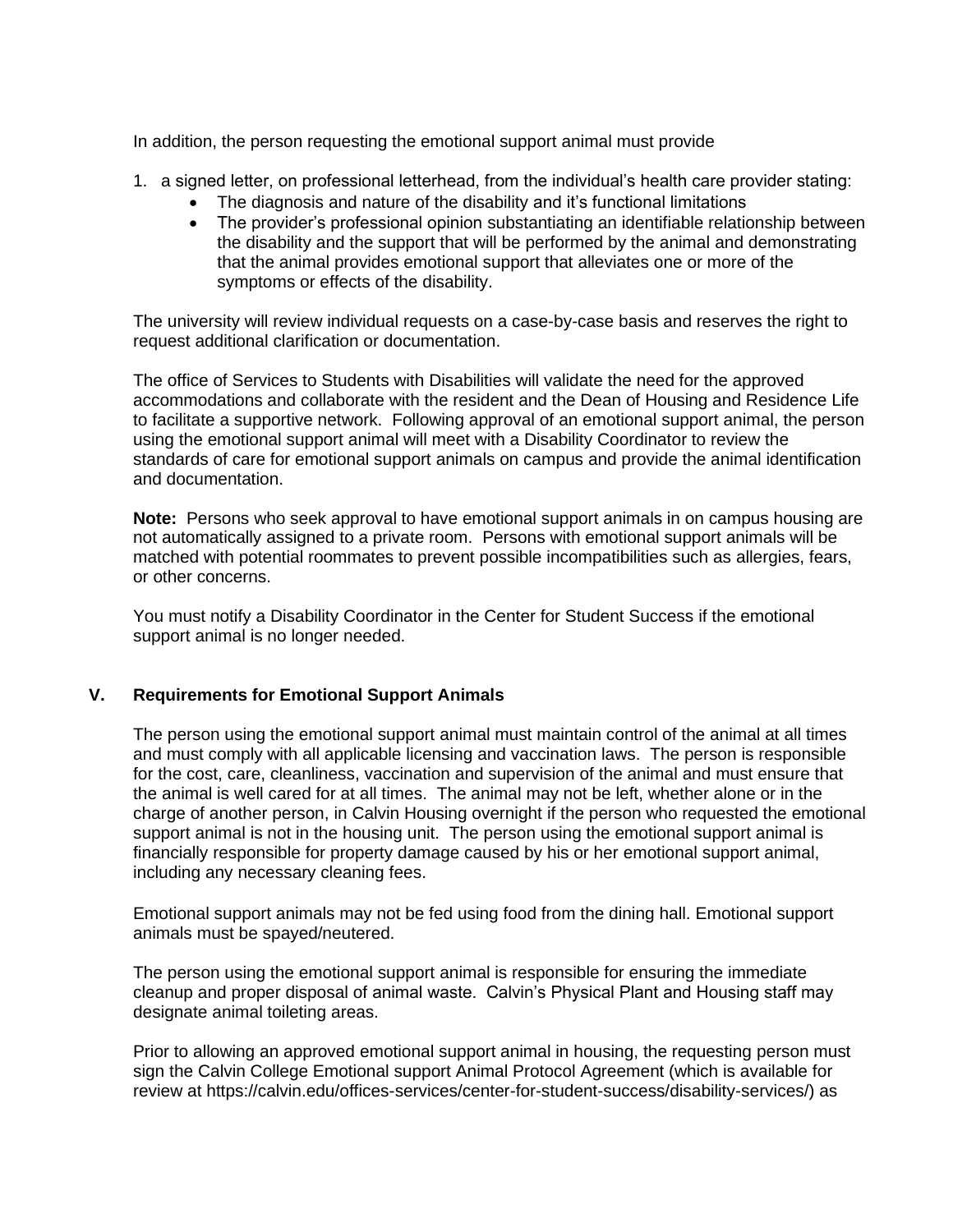well as meet with a disability coordinator to review the standards of care and provide the required animal identification and documentation.

## **VI. Restricted Areas**

Emotional support animals are only allowed in the campus housing unit in which the individual resides. This includes accompanying such person in all public or common use areas of campus housing when it may be necessary to afford the person with a disability an equal opportunity to use and enjoy campus housing. When the emotional support animal is outside the resident's private living quarters, the animal must be in an animal carrier or controlled by a leash or harness. The emotional support animal is not permitted in other areas (e.g., other residence halls or apartment buildings, dining facilities, academic buildings, athletic buildings and facilities, classrooms, labs, libraries, etc.)

## **VII. Removal of an Emotional support Animal**

An emotional support animal must be kept under control by the person with a disability. An emotional support animal may be removed from the campus if the animal:

- is disruptive or out of control and an effective action to control the animal it is not taken, or
- Is not "housebroken" or deposits waste in a designated cage or litter box and the owner fails to clean such cage or box, such that the cleanliness of the room is not maintained, or
- poses a direct threat to the health or safety of others that cannot be mitigated by reasonable modifications of policies, practices or procedures or the provision of auxiliary aids or services, or
- causes substantial physical damage to the property of others that cannot be reduced or eliminated by another reasonable accommodation, or
- the person provided an emotional support animal does not comply with the terms of the Calvin College Emotional Support Animal Protocol and the standards of care for emotional support animals.

In considering whether an emotional support animal poses a direct threat to the health or safety of others, Calvin University will make an individualized assessment, based on reasonable judgment, current medical knowledge, or the best available objective evidence to determine:

- 1) the nature, duration and severity of the risk
- 2) the probability that the potential injury will actually occur
- 3) whether reasonable modifications of policies, practices, procedures or the provision of auxiliary aids or services will mitigate the risk.

Additionally, Calvin University may deny/revoke permission to have an emotional support animal if the animal:

- poses a direct threat to the health and safety of others
- poses an undue financial or administrative burden, or
- would fundamentally alter the nature of the provider's operations (e.g. disrupts roommates, neighbors).